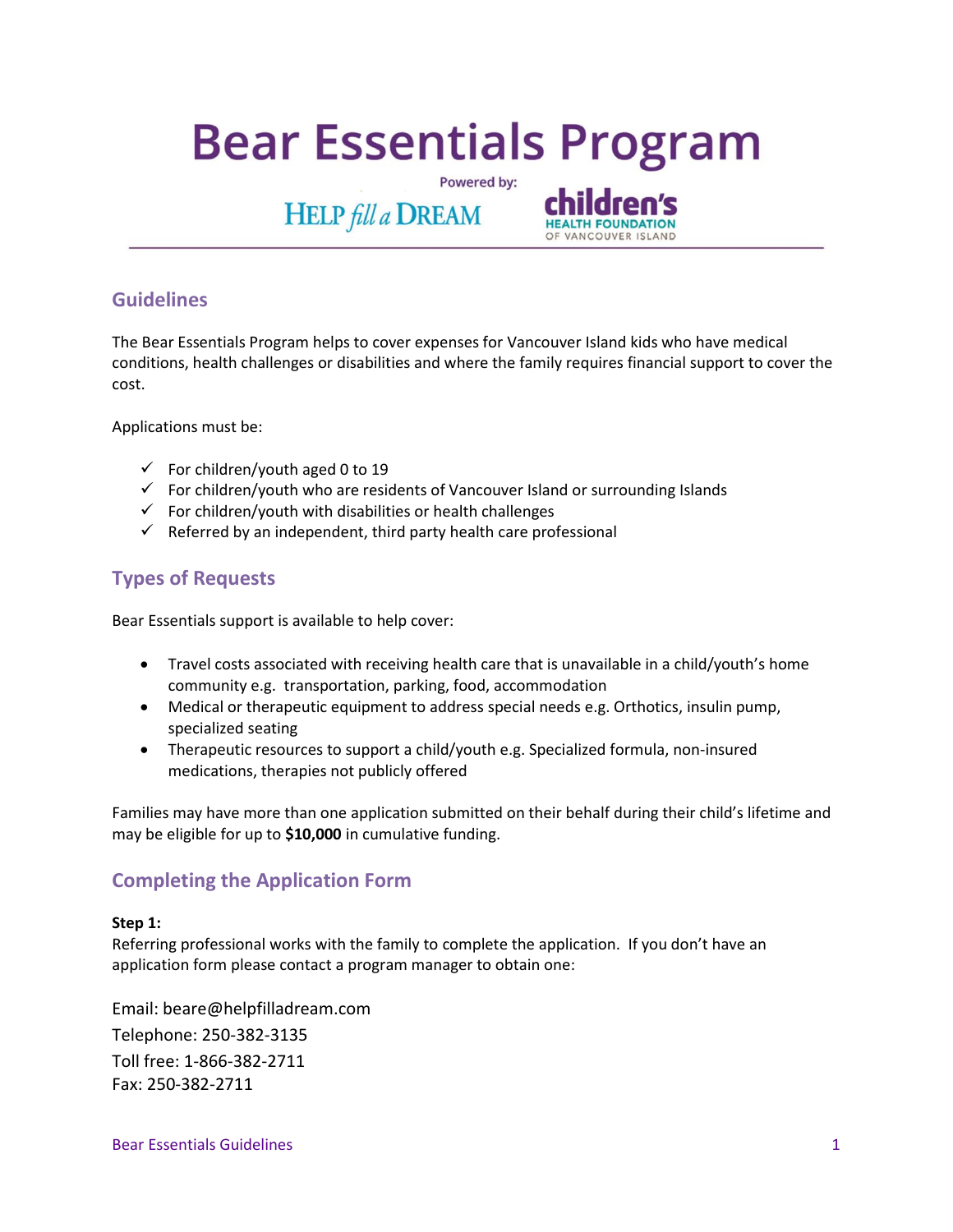All applications must include:

- $\checkmark$  Complete contact information
- $\checkmark$  Signed consent to share information between the referring professional and the Bear Essentials Partners (Help Fill A Dream and Children's Health Foundation of Vancouver Island)
- $\checkmark$  The amount of funding being requested

\*We encourage families to share their stories about the Bear Essentials program to let our donors know the difference they are making in the lives of children. Please ask families to consider signing the 'share your story' portion of the application.

## **Step 2:**

Ensure supporting documentation is included with the application e.g. medical or therapy appointment schedule, quotes for equipment etc.

**Step 3:**  Submit application to:

Email: beare@helpfilladream.com Fax: 250-382-2711

## **Next Steps**

You can expect acknowledgement of application within 5 business days and a program manager will be in touch to discuss next steps.

Once an application has been approved, funding will be paid to the goods or services provider where applicable or to the family where appropriate.

# **Complementary Funding and Support**

The Bear Essentials Program is intended to fill the gaps that exist with current health care programs. We encourage you to access, where applicable, the publicly available resources listed below to complement Bear Essentials funding. The Bear Essentials Program Manager is available to assist you with navigating these resources.

## **Ministry of Children and Families**

[Autism Funding](https://www2.gov.bc.ca/gov/content/health/managing-your-health/healthy-women-children/child-behaviour-development/special-needs/autism-spectrum-disorder/autism-funding) – funding for autism intervention services and therapies [At Home Program](https://www2.gov.bc.ca/gov/content/health/managing-your-health/healthy-women-children/child-behaviour-development/special-needs/complex-health-needs/at-home-program) - support children and teens with a severe disability or complex health care needs

## **Ministry of Social Development & Poverty Reduction**

[Healthy Kids Program](https://www2.gov.bc.ca/gov/content/governments/policies-for-government/bcea-policy-and-procedure-manual/health-supplements-and-programs/healthy-kids?keyword=healthy&keyword=kids&keyword=program) - basic dental treatment, optical care and hearing assistance for children in lowincome families